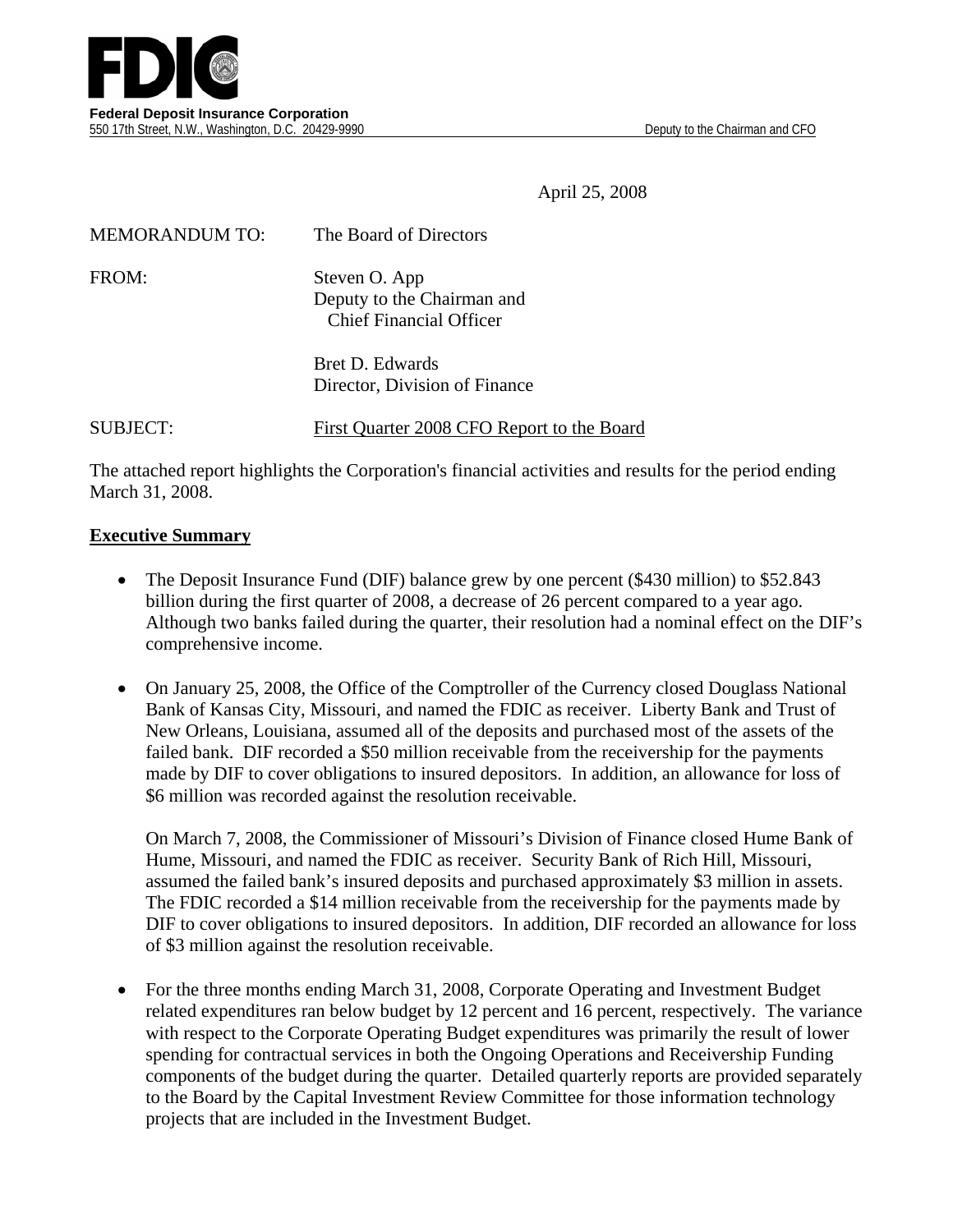The following is an assessment of each of the three major finance areas: financial statements, investments, and budget.

|                                   | <b>Trends and Outlook</b>                                                                                                                                                                                                                                                                                                                                                                                                                                                                                                                                                                                                                                                                                                                                                                                                                                                                                                                                                                                                                                                                                                                                                                                                                                                                                                                                                                                                                                                                                                                                                                                                                                                                                                                                                                                                                                                                                                                                                                                                                                                                                                               |  |  |  |  |  |
|-----------------------------------|-----------------------------------------------------------------------------------------------------------------------------------------------------------------------------------------------------------------------------------------------------------------------------------------------------------------------------------------------------------------------------------------------------------------------------------------------------------------------------------------------------------------------------------------------------------------------------------------------------------------------------------------------------------------------------------------------------------------------------------------------------------------------------------------------------------------------------------------------------------------------------------------------------------------------------------------------------------------------------------------------------------------------------------------------------------------------------------------------------------------------------------------------------------------------------------------------------------------------------------------------------------------------------------------------------------------------------------------------------------------------------------------------------------------------------------------------------------------------------------------------------------------------------------------------------------------------------------------------------------------------------------------------------------------------------------------------------------------------------------------------------------------------------------------------------------------------------------------------------------------------------------------------------------------------------------------------------------------------------------------------------------------------------------------------------------------------------------------------------------------------------------------|--|--|--|--|--|
| <b>Financial Results</b>          | Comments                                                                                                                                                                                                                                                                                                                                                                                                                                                                                                                                                                                                                                                                                                                                                                                                                                                                                                                                                                                                                                                                                                                                                                                                                                                                                                                                                                                                                                                                                                                                                                                                                                                                                                                                                                                                                                                                                                                                                                                                                                                                                                                                |  |  |  |  |  |
| I. Financial<br><b>Statements</b> | The DIF fund balance is projected to increase by \$2.8 billion, from<br>$\bullet$<br>\$52.4 billion at year-end 2007 to \$55.2 billion by year-end 2008.<br>Assuming assessable and insured deposit growth of four percent, the<br>reserve ratio is projected to reach the 1.25 percent designated reserve<br>ratio early in 2009. The main component of the fund balance increase is<br>net assessment revenue, which reaches \$2.7 billion in 2008 as the<br>available assessment credits continue to be depleted. Also contributing<br>to the increase is investment income exceeding operating expenses by<br>\$1.2 billion in 2008. Provision for insurance losses (including losses<br>from failures) reduces the increase in comprehensive income and is<br>projected to rise in 2008 to \$1.1 billion.                                                                                                                                                                                                                                                                                                                                                                                                                                                                                                                                                                                                                                                                                                                                                                                                                                                                                                                                                                                                                                                                                                                                                                                                                                                                                                                          |  |  |  |  |  |
| <b>II.</b> Investments            | The DIF investment portfolio's amortized cost (book value) increased<br>by 1.49 percent during the first quarter of 2008, and totaled \$51.219<br>billion on March 31, 2008. At quarter end, the DIF's portfolio yield<br>was 4.45 percent, down about 27 basis points from its December 31,<br>2007, yield of 4.72 percent. A large factor behind this decline was that<br>securities totaling \$3.040 billion with a high weighted average yield of<br>5.77 percent matured during the first quarter. During the quarter, staff<br>deferred purchases of conventional Treasury securities in light of<br>depressed Treasury yields. All available funds were invested in<br>overnight investments. At quarter end, overnight investments totaled<br>\$8.079 billion, or about 14.8 percent of the total portfolio as measured<br>by market value. During the quarter, overnight investments averaged<br>about 2.65 percent on a bond equivalent basis. However, on March 31,<br>2008, overnight investments had a bond equivalent yield of 1.45<br>percent. Thus, the DIF portfolio's average yield at quarter-end reflected<br>a large amount of previously high yielding Treasury securities now<br>being invested in lower yielding overnight investments.<br>Treasury market yields declined dramatically during the first quarter of<br>2008, reflecting concerns over the U.S. economy possibly heading into<br>recession and reflecting the substantial cuts in the federal funds target<br>rate; the rate was cut three times during the quarter, for a total decline of<br>200 basis points, from 4.25 percent to 2.25 percent. Treasuries also<br>rallied in response to "flight to quality" trades by investors seeking the<br>safety of Treasuries in the face of financial market turmoil. During the<br>second quarter of 2008, Treasuries are expected to trade generally<br>within the range exhibited during the last few weeks of the first quarter,<br>as many investors are expecting further reductions in the federal funds<br>target rate and are concerned the U.S. economy may already be in a<br>recession. |  |  |  |  |  |

 $\mathbf l$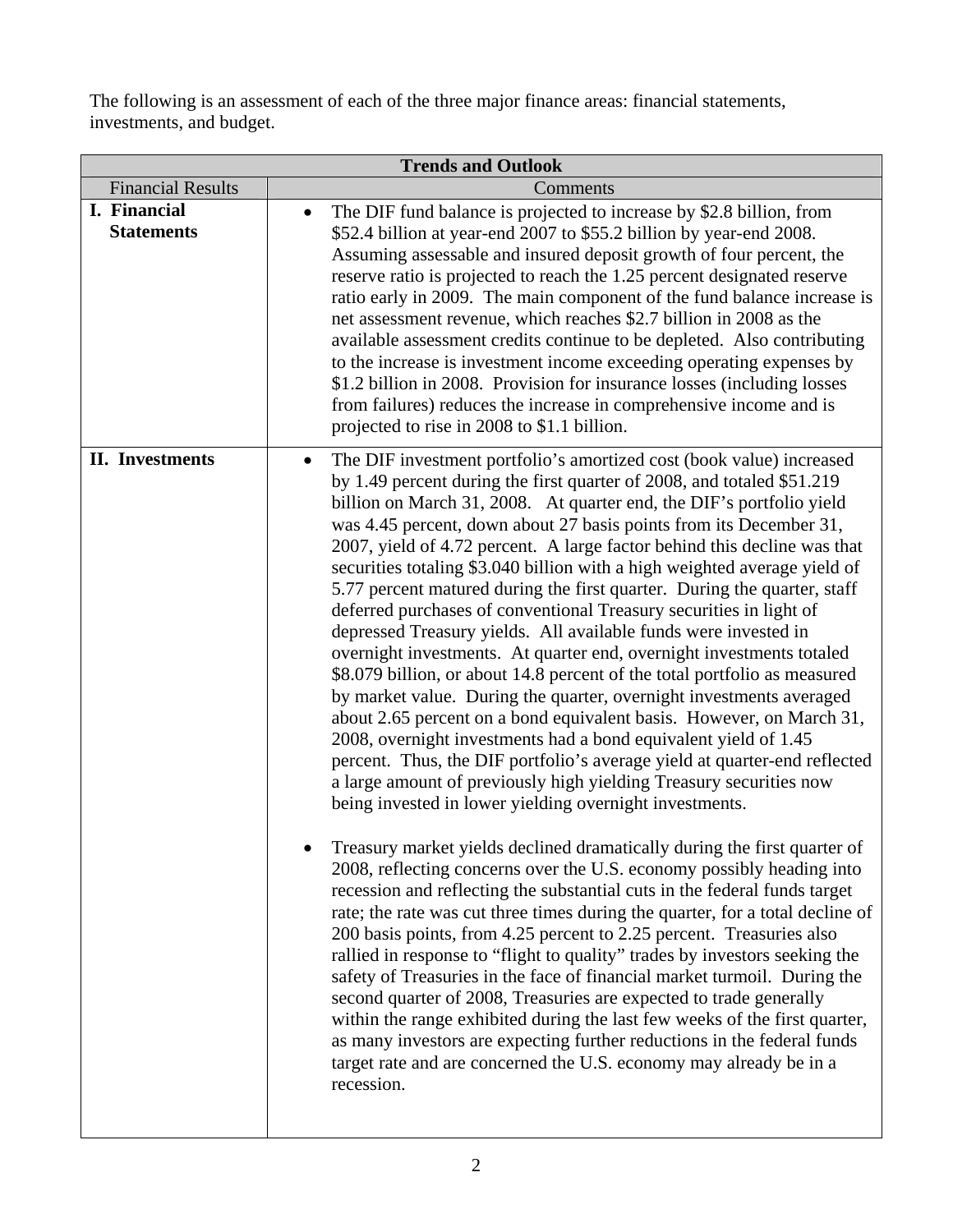|                          | <b>Trends and Outlook</b>                                                                                                                                                                                                                                                                                                                                                                                                                                                                                                                                                                                                                                                                                                                                                                                                                                                                                          |  |  |  |  |  |
|--------------------------|--------------------------------------------------------------------------------------------------------------------------------------------------------------------------------------------------------------------------------------------------------------------------------------------------------------------------------------------------------------------------------------------------------------------------------------------------------------------------------------------------------------------------------------------------------------------------------------------------------------------------------------------------------------------------------------------------------------------------------------------------------------------------------------------------------------------------------------------------------------------------------------------------------------------|--|--|--|--|--|
| <b>Financial Results</b> | Comments                                                                                                                                                                                                                                                                                                                                                                                                                                                                                                                                                                                                                                                                                                                                                                                                                                                                                                           |  |  |  |  |  |
|                          | At the end of the first quarter of 2008, the DIF portfolio's available-for-<br>sale (AFS) securities had unrealized gains of \$485.9 million. Market<br>consensus expectations are for Treasury yields to gradually rise over the<br>second half of 2008, which would likely reduce these unrealized gains.<br>However, regardless of changes in yields, existing net unrealized gains<br>will be reduced due to the passage of time (that is, any unrealized gains<br>or losses vanish as AFS securities approach their maturity dates).                                                                                                                                                                                                                                                                                                                                                                          |  |  |  |  |  |
| <b>III.</b> Budget       | Approximately \$235 million was spent in the Ongoing Operations<br>component of the 2008 Corporate Operating Budget, which was \$23<br>million (9 percent) below the budget for the three months ending March<br>31, 2008. The Outside Services - Personnel expense category was<br>approximately \$10 million below its year-to-date budget, and the<br>Salaries and Compensation category was almost \$8 million below its<br>year-to-date budget. Together, these two categories represented 78<br>percent of the total Ongoing Operations variance.<br>Approximately \$9.4 million was spent in the Receivership Funding<br>component of the 2008 Corporate Operating Budget, which was \$9.3<br>million (50 percent) below the budget for the three months ending<br>March 31, 2008. The Outside Services - Personnel expense category<br>was \$9.1 million below its year-to-date budget, and represented 97 |  |  |  |  |  |
|                          | percent of the total Receivership Funding variance. The variance was<br>primarily due to the limited receivership and resolution activity during<br>the quarter.                                                                                                                                                                                                                                                                                                                                                                                                                                                                                                                                                                                                                                                                                                                                                   |  |  |  |  |  |

#### **I. Corporate Fund Financial Statement Results** (See pages 9 - 10 for detailed data and charts.)

#### **Deposit Insurance Fund (DIF)**

- For the three months ending March 31, 2008, DIF's comprehensive income totaled \$430 million compared to \$580 million for the same period last year, a decrease of \$150 million or 26 percent. This year-over-year decrease was primarily due to a \$598 million increase in the provision for insurance losses, which was offset in part by a: 1) \$354 million increase in assessment revenue; 2) \$51 million increase in interest revenue from UST obligations; and 3) \$46 million increase in the unrealized gain on available-for-sale securities.
- DIF recorded a \$442 million receivable for estimated net assessments due from insured institutions for first quarter 2008 insurance coverage. The receivable was the result of netting approximately \$563 million in credits against approximately \$1.005 billion in gross assessment revenue. During the month of March, DIF also collected \$251 million in cash assessment payments for fourth quarter 2007 insurance coverage, exceeding the estimated receivable by approximately \$6 million.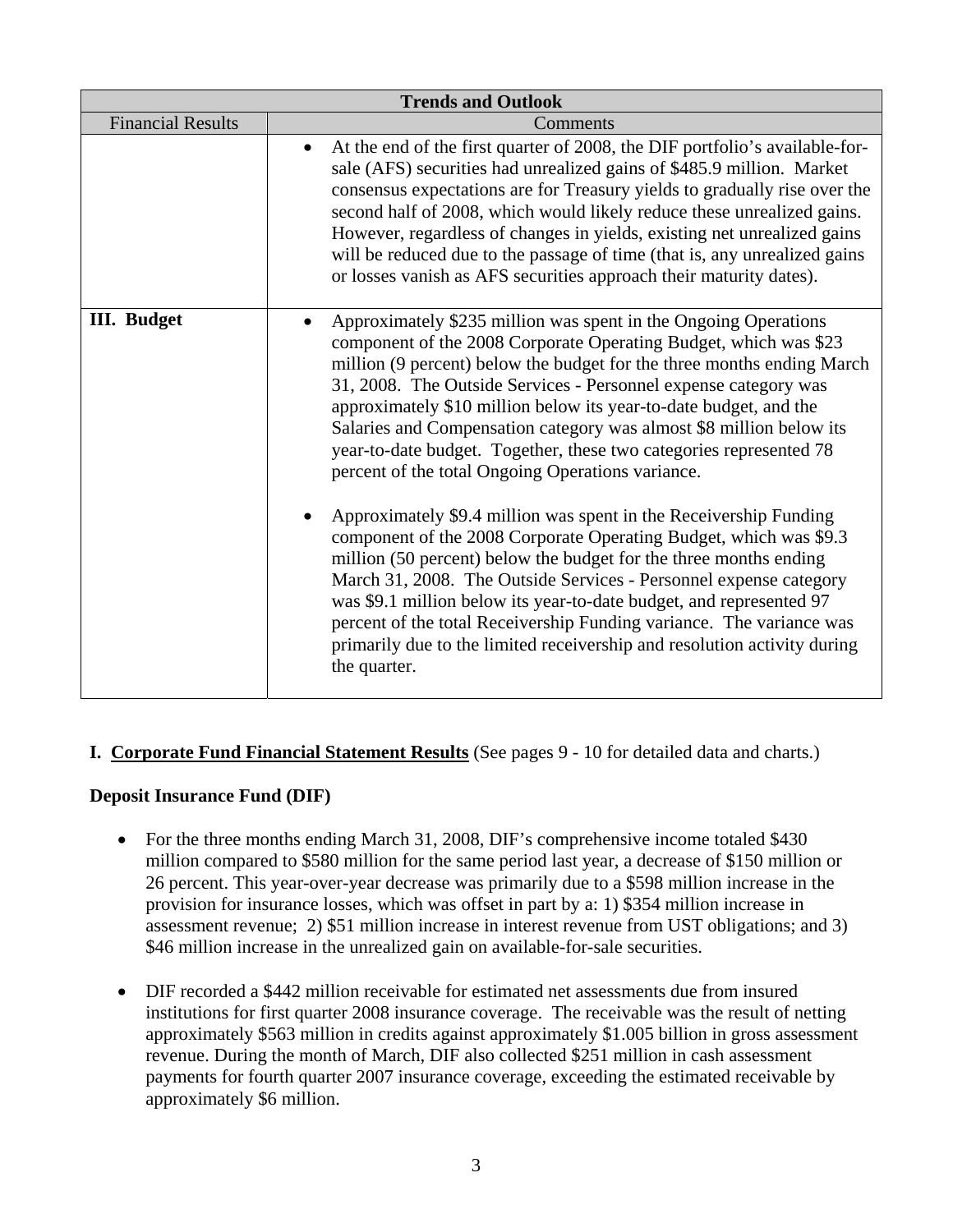• The provision for losses for the first quarter of 2008 was \$525 million, consisting primarily of a \$458 million increase to the estimated losses for future failures and a \$67 million upward adjustment to the estimated losses for prior year failures (including \$42 million for the NetBank receivership and \$16 million for the Miami Valley Bank receivership, both of which failed during 2007).

#### **FSLIC Resolution Fund (FRF)**

- For the first quarter of 2008, FRF reported a net loss of \$55 million. This loss was primarily related to Goodwill litigation expenses/losses that were partially offset by interest earned on U.S. Treasury obligations.
- In addition to the aforementioned Goodwill litigation expenses/losses, FRF paid Goodwill judgments for two cases in the aggregate amount of \$35.4 million that were accrued for in the prior year.

#### **II.** DIF Investment Results (See pages  $11 - 12$  for detailed data and charts.)

- The amortized cost (book value) of the DIF investment portfolio increased by \$750 million or by 1.5 percent—from \$50.469 billion on December 31, 2007, to \$51.219 billion on March 31, 2008. Moreover, reflecting the Treasury rally during the period, the DIF portfolio's market value increased by \$2.113 billion or by 4.0 percent, from \$52.378 billion on December 31, 2007, to \$54.491 billion on March 31, 2008.
- The DIF investment portfolio's total return for the first quarter of 2008 was 3.734 percent, approximately 72 basis points less than its benchmark, the Merrill Lynch 1 - 10 Year U.S. Treasury Index (Index), which had a total return of 4.455 percent during the same period. Given the significant rise in Treasury security prices during the quarter, the DIF portfolio's large cash balance acted as a drag on total return performance.
- During the first quarter of 2008, consistent with the approved quarterly Corporate investment strategy, staff deferred purchases of Treasury securities in light of the comparatively low Treasury yields available during the quarter. On March 31, 2008, the DIF portfolio's overnight investment balance was \$8.079 billion, well above its \$150 million target floor balance.

#### **The Treasury Market**

• During the first quarter of 2008, conventional Treasury yields decreased substantially, reflecting three cuts in federal funds target rate during the quarter totaling 200 basis points, and reflecting market sentiment for additional cuts in the target rate during next couple of quarters. In addition, Treasuries also rallied in response to "flight to quality" trades by investors seeking the relative safety of Treasury securities. In the first quarter, yields on three-month and sixmonth T-Bills decreased by 192 basis points and 191 basis points, respectively. The two-year note yield, which is also sensitive to actual as well as anticipated changes in the federal funds rate, decreased by 147 basis points, again, reflecting the aforementioned cuts in the federal funds target rate and reflecting expectations for additional rate cuts. Intermediate-maturity Treasury yields also decreased dramatically over the course of the quarter. The yield on the five-year Treasury note decreased by 100 basis points; the yield on the ten-year Treasury note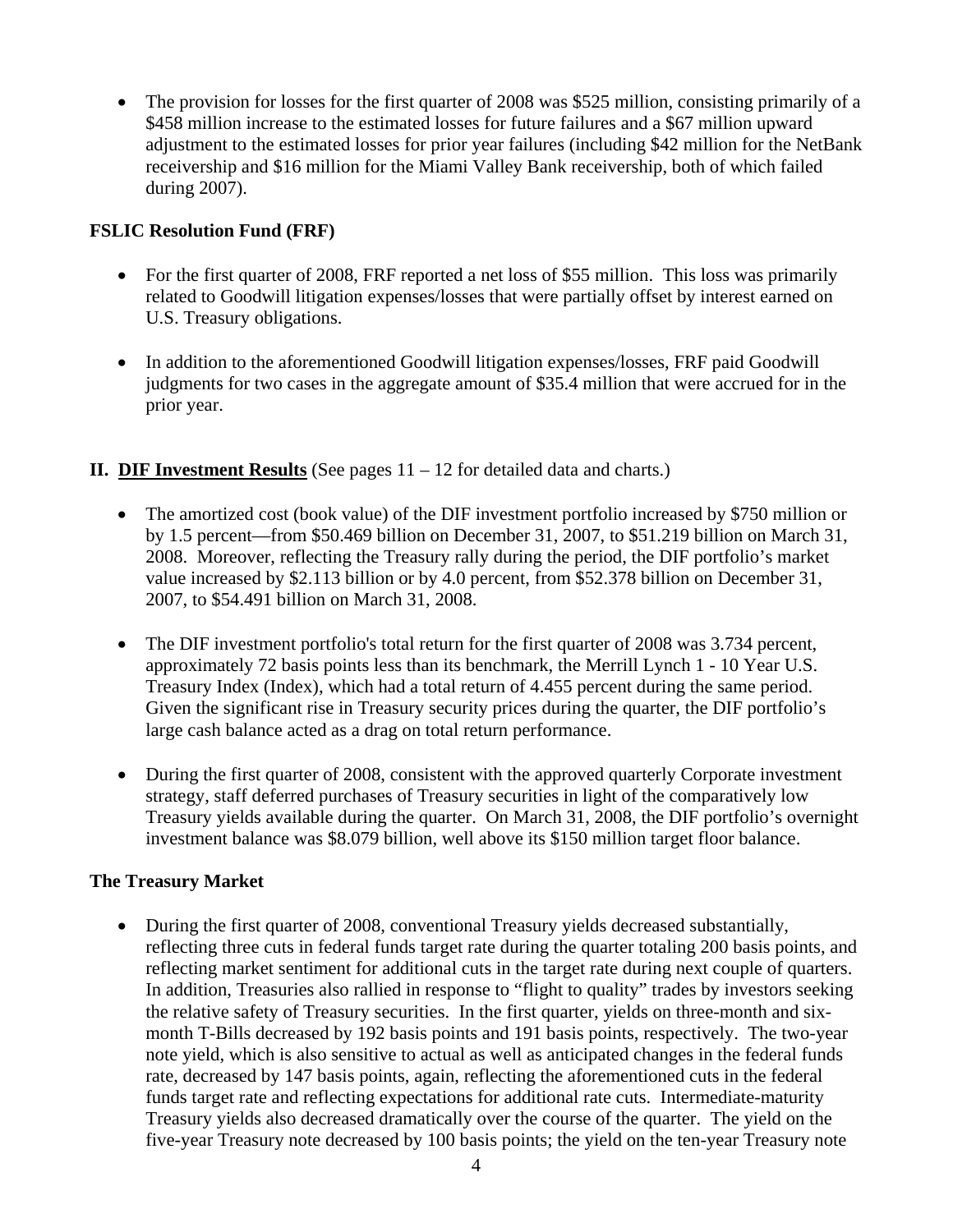decreased by 61 basis points. The conventional Treasury yield curve steepened during the first quarter of 2008; on March 31, 2008, the two-year to ten-year yield curve had a 183-basis point positive spread (compared to positive 97-basis point spread at the beginning of the quarter). Over the past five years, this spread has averaged 96 basis points.

• During the first quarter of 2008, Treasury Inflation-Protected Securities' (TIPS) real yields decreased dramatically, reflecting lower actual and anticipated interest rates and concerns over weak economic growth. The magnitude of the declines was in line with the yield declines of comparable maturity conventional Treasury yields. The real yield of the DIF portfolio's shortmaturity TIPS (with a maturity of little under one-year at the end of the quarter) decreased by 169 basis points during the quarter. The real yield on the portfolio's longest-maturity TIPS (with a maturity of just under four years) decreased by 100 basis points. The real yield on the 10-year TIPS maturing on January 15, 2017, decreased by 65 basis points.

#### **Prospective Strategies**

- The current DIF investment strategy provides the flexibility to purchase a wide range of different Treasury securities with varying maturities, depending on Treasury market conditions and developments during the second quarter of 2008. In line with consensus expectations, Treasury yields should continue to trade generally within their current range, with the potential for a modest rise from quarter-end levels. During the second quarter of 2008, if appropriate, staff may take advantage of rising yields by purchasing short- to intermediate-maturity conventional Treasury securities and TIPS.
- As part of the DIF portfolio's approved first quarter 2008 investment strategy, an objective was established to reach a \$15 billion primary reserve target floor balance, which was achieved; at quarter-end, the DIF portfolio's primary reserve stood at \$17.208 billion. The DIF portfolio's second quarter 2008 investment strategy maintains the strategic objective of increasing the primary reserve, with newly purchased Treasury securities being designated AFS.
- The current DIF investment strategy provides for purchasing AFS conventional Treasury securities with maturities of six years or less, for purchasing AFS TIPS, and for holding excess overnight investments, depending on Treasury market conditions and developments during the second quarter of 2008. Any securities purchased during the quarter will be designated AFS. As with recent quarterly investment strategies, conventional AFS securities will be limited to maturities of six years or less, as a means to help control fund balance volatility. (See attached Approved Investment Strategy.)

#### **III. Budget Results** (See pages 13 - 14 for detailed data.)

#### **Approved Budget and Staffing Modifications**

Three modifications were made to the 2008 Corporate Operating Budget and/or authorized staffing, in accordance with the authority delegated by the Board of Directors in the 2008 Budget Resolution:

• In January 2008, several divisions and offices reallocated budget authority among major expense categories, largely to facilitate 2008 budget execution. These reallocations did not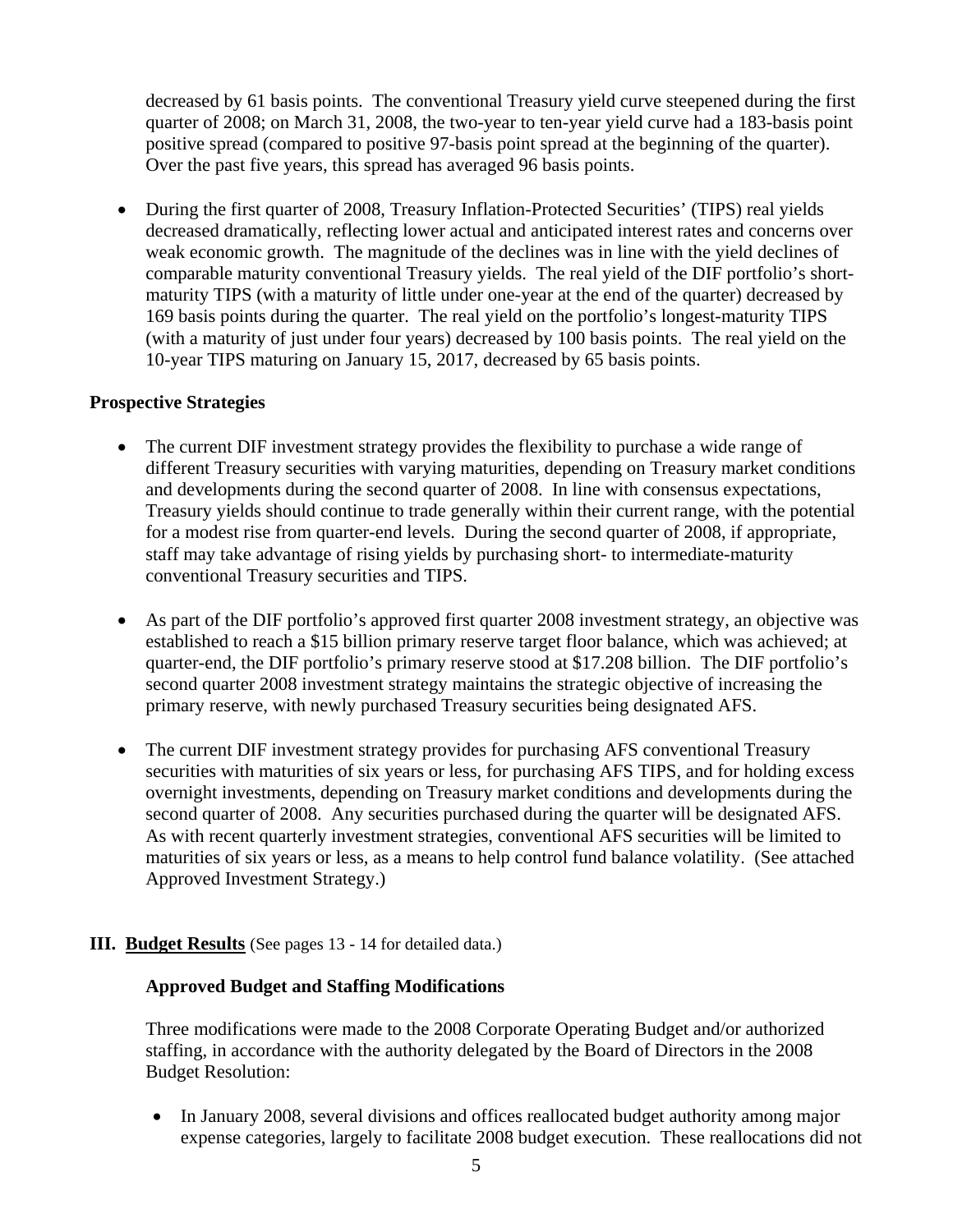change the total 2008 Corporate Operating Budget or the budgets of individual divisions or offices as approved by the Board of Directors in December 2007. The largest reallocation was made by the Division of Information Technology (DIT), which reallocated over \$4 million from the Equipment category to other categories within its budget. This change was prompted by a late 2007 budget reallocation that made funds available to purchase equipment in 2007 rather than 2008. The total of these adjustments increased Outside Services – Personnel by \$4,142,239, Travel by \$573,736, and Buildings by \$212,000. This was offset by decreasing Equipment by \$4,073,852, Other Expenses by \$770,766, and Outside Services – Other by \$83,357.

- In February 2008, the Deputy to the Chairman and Chief Financial Officer (CFO) approved a budget adjustment that affected all divisions and offices, except for the Office of Inspector General, to implement changes to the pilot Professional Learning Accounts (PLA) program approved by the Corporate University Governing Board in early 2008. There was no net change in the total Board-approved budget, but funds were shifted among divisions and offices and major expense categories. The Division of Supervision and Consumer Protection and the Corporate University had the largest net budget increases (\$215,377 and \$104,011, respectively). The Division of Information Technology and the Division of Administration had the largest net budget reductions (\$166,465 and \$90,103, respectively).
- In April 2008, the CFO approved an increase in authorized staffing for the Division of Resolution and Receiverships (DRR) from 223 to 331. This increase included 39 new permanent positions and 69 non-permanent positions (for up to two years, with possible extensions based upon workload). In addition, the Chairman authorized DRR to increase its planned temporary over-hiring from  $19$  to  $30<sup>1</sup>$ . The increase in permanent staff was based on a reassessment of the appropriate size of the staffing platform needed to maintain readiness and fulfill DRR's ongoing mission in light of current conditions. The temporary staffing increase was approved based on the potential increase in the number of institution failures. This was a proactive measure to address possible workload that might not fully materialize, but was deemed necessary to handle an increase in pre-failure workload and to ensure that we are prepared to handle any failures that occur. DRR plans to reallocate approximately \$5.4 million from the Outside Services-Personnel category to the Salaries and Compensation category in its Receivership Funding budget to cover the cost of the non-permanent staff to be hired. Funds will be reallocated at the corporate level to DRR's Ongoing Operations budget to provide funding for the additional permanent staff to be hired. No increase is expected to be necessary in the total 2008 Corporate Operating Budget.

The 2008 Investment Budget spending projection for the 4C project (formerly the Asset Servicing Technology Enhancement Project) was increased by \$747,114 following the release of \$775,000 in contingency funds by the Capital Investment Review Committee (CIRC) in March.

 $\overline{a}$ 

<sup>&</sup>lt;sup>1</sup> In December 2007, the Board of Directors, in conjunction with its approval of the 2008 Corporate Operating Budget, authorized DRR to exceed its authorized staffing level on a temporary basis. This "temporary overhire" authority was intended to facilitate orderly succession management within DRR in light of an unusually large number of projected retirements doing the ensuing five years. Based on the Corporation's retirement projections, DRR staffing is expected to return to authorized levels by year-end 2010.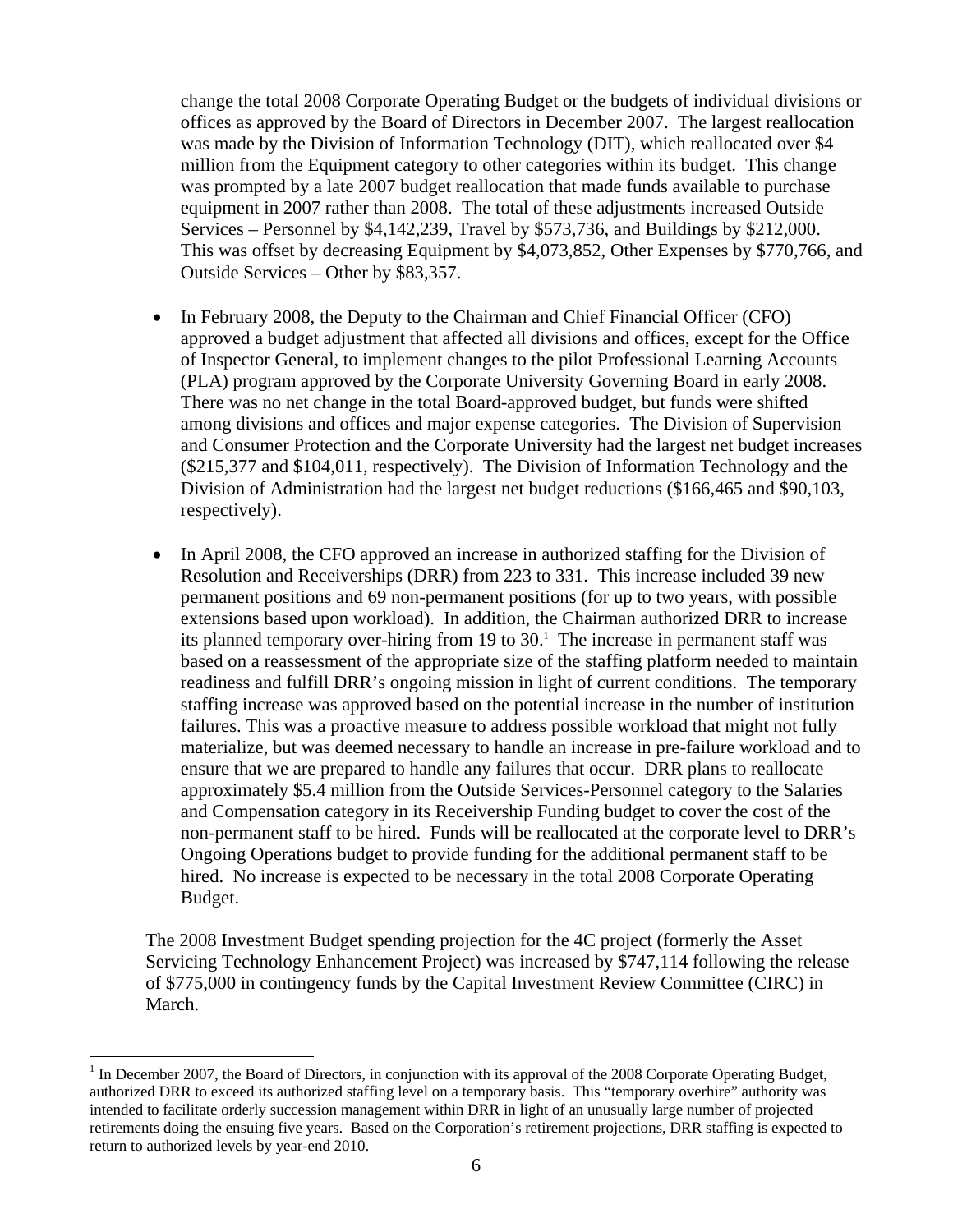#### **Spending Variances**

Significant spending variances by major expense category and division/office are discussed below. Significant spending variances for the three months ending March 31, 2008, are defined as those that either (1) exceed the YTD budget by \$3 million and represent more than five percent for a major expense category or total division/office budget; or (2) are under the YTD budget for a major expense category or division/office by an amount that exceeds \$5 million and represents more than ten percent of the major expense category or total division/office budget.

#### **Significant Spending Variances by Major Expense Category**

#### Ongoing Operations

There was only one major expense category that incurred a significant spending variance during the first quarter in the Ongoing Operations component of the 2008 Corporate Operating Budget:

• Outside Services-Personnel expenditures were \$10 million, or 24 percent, less than budgeted. The variance was largely due to the fact that DIT budgeted funds in the first quarter for some projects which will now begin later in the year and/or require less funding than budgeted. The excess funds are expected to be reallocated to other projects that require additional funds during the second and third quarters. The Chief Information Officer Council (CIO) has approved the realignment of schedules and revised spending plans for these projects. Those adjustments will be considered during the mid-year budget review process. The variance was also due to lower net costs for the Student Residence Center (because of increased proceeds derived from use of the facility from outside parties) and lower-than-budgeted spending for contractual services in three areas: human resources, nationwide administrative services, and personnel security.

#### Receivership Funding

The Receivership Funding component of the Corporate Operating Budget includes budgeted funding for non-personnel expenses that are incurred in conjunction with institution failures and the management and disposition of the assets and liabilities of the ensuing receiverships. Receivership Funding also includes all salary and compensation costs of employees hired on a non-permanent basis for actual or anticipated increases in receivership and resolution activities.

There was one major expense category in which a significant spending variance occurred during the first quarter in the Receivership Funding component of the 2008 Corporate Operating Budget:

• Outside Services-Personnel expenditures were \$9 million, or 59 percent, less than budgeted, primarily due to the limited receivership and resolution activity that occurred during the quarter.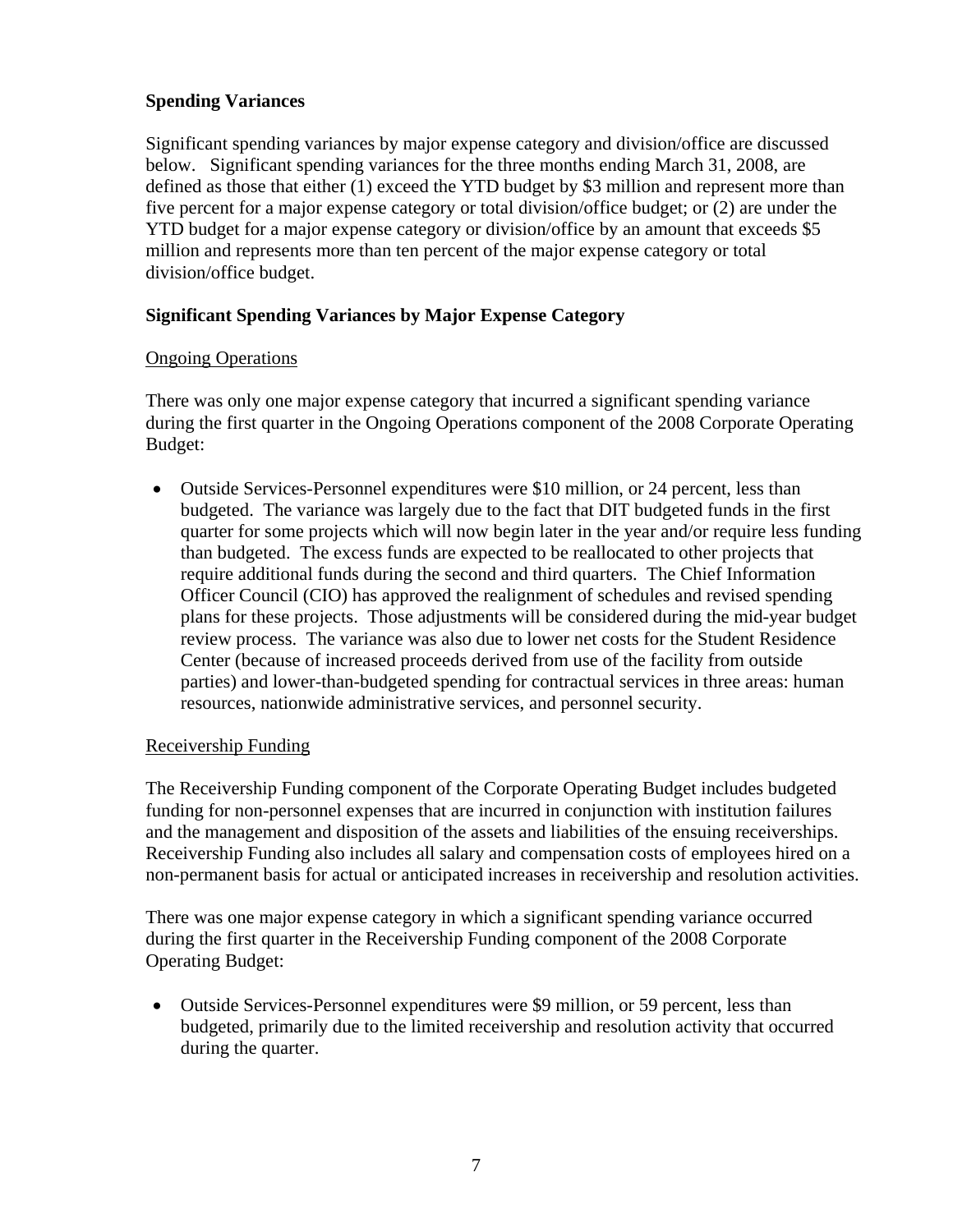### **Significant Spending Variances by Division/Office<sup>2</sup>**

Three organizations had significant spending variances through the end of the first quarter:

- The Division of Information Technology (DIT) spent \$10 million, or 17 percent, less than budgeted. DIT spent \$8.8 million less than budgeted in the ongoing operations component of its budget, largely due to lower contractual spending for application development, operations, and maintenance activities. Adjustments to application development project schedules and budgets have been approved by the CIO Council and will be considered during the mid-year budget review process. DIT also deferred equipment spending initially budgeted in the first quarter to later in the year and spent \$1.0 million less than estimated during the first quarter for approved Investment Budget projects that are monitored and reported to the Board separately by the CIRC.
- DRR spent \$5 million, or 22 percent, less than budgeted. This variance was fully attributable to under spending in the Receivership Funding component of its operating budget due to the limited receivership and resolution activity that occurred during the quarter.
- The Legal Division spent \$5 million, or 22 percent, less than budgeted. Approximately \$3.8 million of this variance was due to under spending in the Receivership Funding component of the division's operating budget due to the limited receivership and resolution activity that occurred during the quarter. Spending in the Ongoing Operations budget component was nearly \$1.5 million below budget for the quarter because hiring did not occur as quickly as anticipated and retirements in late 2007 exceeded projections.

#### **Other Matters**

The 2008 Budget Resolution approved by the Board on December 19, 2007, delegated to the Chief Financial Officer the authority to "make necessary administrative adjustments to the salaries and compensation expense category of the 2008 Corporate Operating Budget" for certain factors not determined at the time of the budget adoption. In accordance with that delegation of authority, we have completed an analysis of projected 2008 salary and fringe benefit expenses, based on actual expenses through March 31, 2008. Locality pay, annual pay adjustments and lump sum/bonus payments were effective in February and first reflected in the March accounting records.

Our analysis indicates that 2008 salaries and fringe benefit costs were over-estimated by approximately \$1.6 million (0.2% of the Salaries and Compensation expense category) in the formulation of the 2008 Corporate Operating Budget. This was largely offset, however, by an increase in the 2008 pay adjustment for FDIC employees – on January 10, 2008, Chairman Bair and the President of NTEU jointly announced an interim change to the Pay For Performance (PFP) program that will cost approximately \$1.5 million in 2008.

Accordingly, we have determined that no adjustment should be made to the Salaries and Compensation category of the 2008 Corporate Operating Budget that was previously approved by the Board of Directors.

 $\overline{a}$  $2$  Information on division/office variances reflects variances in both the Corporate Operating and Investment Budgets.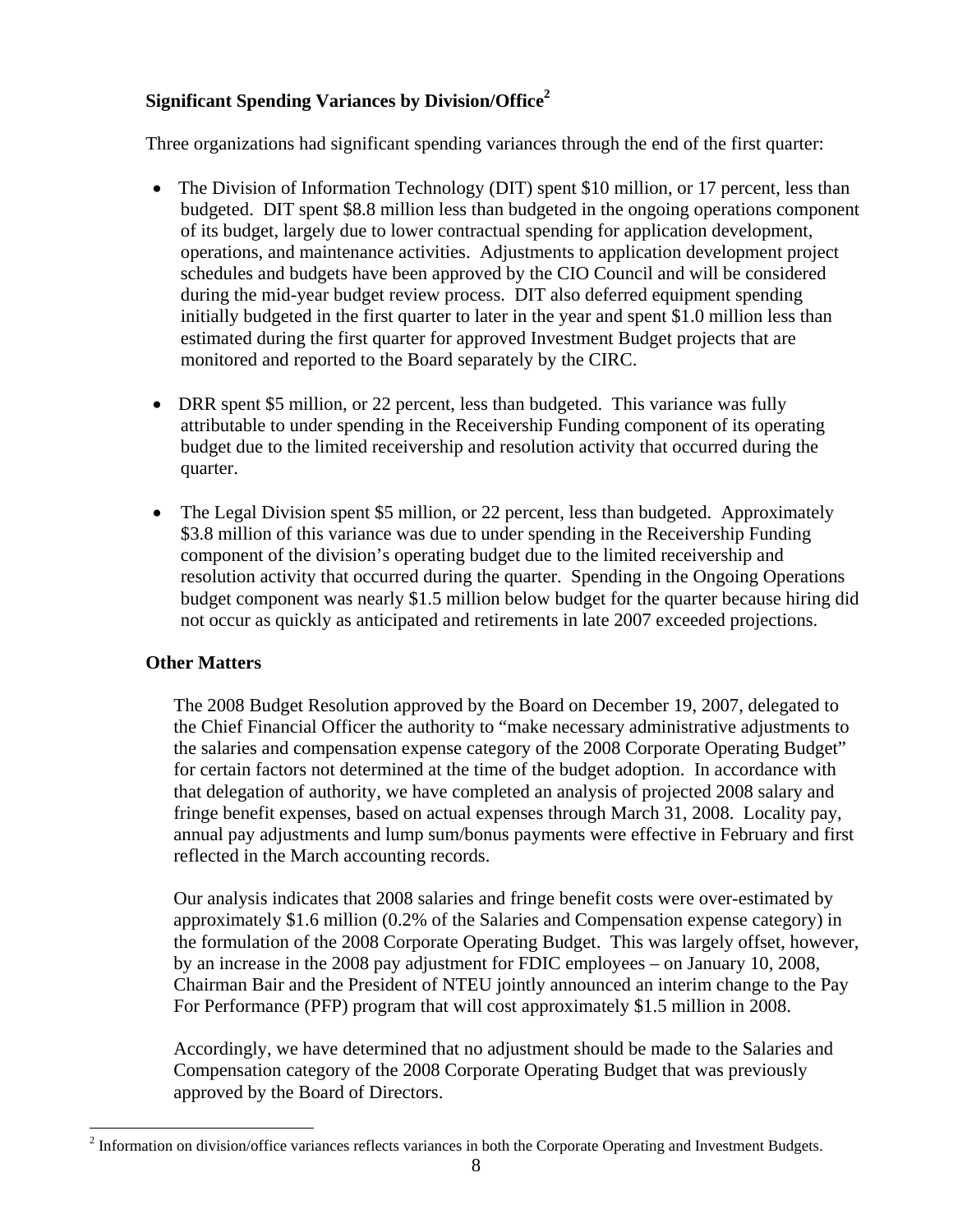## FDIC CFO REPORT TO THE BOARD – First Quarter 2008

| <b>Fund Financial Results</b>                              |                               |             |     |             | (\$ in Millions) |             |                            |
|------------------------------------------------------------|-------------------------------|-------------|-----|-------------|------------------|-------------|----------------------------|
| <b>Balance Sheet</b>                                       | <b>Deposit Insurance Fund</b> |             |     |             |                  |             |                            |
|                                                            |                               | (unaudited) |     | (audited)   |                  |             | (unaudited) Year-Over-Year |
|                                                            |                               | Mar-08      |     | Dec-07      | Change           | Mar-07      | Change                     |
| Cash & cash equivalents                                    | \$                            | 8.080       | \$  | $4,245$ \$  | $3,835$ \$       | $3,712$ \$  | 4,368                      |
| Investment in U.S. Treasury obligations, net               |                               | 43.626      |     | 46,588      | (2,962)          | 45,942      | (2,316)                    |
| Assessments receivable, net                                |                               | 442         |     | 244         | 198              | 94          | 348                        |
| Interest receivable on investments and other assets, net   |                               | 623         |     | 768         | (145)            | 682         | (59)                       |
| Receivables from resolutions, net                          |                               | 751         |     | 808         | (57)             | 431         | 320                        |
| Property, buildings and other capitalized assets, net      |                               | 347         |     | 352         | (5)              | 368         | (21)                       |
| <b>Total Assets</b>                                        | \$                            | 53,869      | \$  | $53,005$ \$ | $864$ \$         | $51,229$ \$ | 2,640                      |
| Accounts payable and other liabilities                     |                               | 127         |     | 152         | (25)             | 119         |                            |
| Postretirement benefit liability                           |                               | 116         |     | 116         |                  | 130         | (14)                       |
| Contingent Liabilities: future failures                    |                               | 583         |     | 124         | 459              | 35          | 548                        |
| Contingent Liabilities: litigation losses & other          |                               | 200         |     | 200         |                  | 200         |                            |
| <b>Total Liabilities</b>                                   | S                             | 1,026       | \$. | $592$ \$    | $434$ \$         | $484$ \$    | 542                        |
| FYI: Unrealized gain on available-for-sale securities, net |                               | 486         |     | 359         | 127              | 315         | 171                        |
| FYI: Unrealized postretirement benefit gain                |                               | 19          |     | 19          |                  |             | 17                         |
| <b>FUND BALANCE</b>                                        | S                             | 52,843      | S   | $52,413$ \$ | $430$ \$         | $50,745$ \$ | 2,098                      |



| <b>Income Statement</b>                                      | <b>Deposit Insurance Fund</b> |             |           |            |             |                    |
|--------------------------------------------------------------|-------------------------------|-------------|-----------|------------|-------------|--------------------|
|                                                              |                               | (unaudited) | (audited) |            | (unaudited) | Year-Over-         |
|                                                              |                               | $Mar-08$    | $Dec-07$  |            | Mar-07      | <b>Year Change</b> |
| Assessments earned                                           | \$.                           | 448         |           | 643 \$     | 94S         | 354                |
| Interest earned on investment securities                     |                               | 618         |           | 2.540      | 567         | 51                 |
| Other revenue                                                |                               |             |           | 14         |             | (3)                |
| <b>Total Revenue</b>                                         | S                             | 1.067       |           | $3,197$ \$ | 665 \$      | 402                |
| Operating expenses (includes depreciation expense)           |                               | 238         |           | 993        | 239         | (1)                |
| Provision for insurance losses                               |                               | 525         |           | 95         | (73)        | 598                |
| Other expenses                                               |                               |             |           |            |             |                    |
| <b>Total Expenses &amp; Losses</b>                           | \$                            | 764         |           | $1.091$ \$ | 166S        | 598                |
| Net Income                                                   | S                             | 303         |           | $2,106$ \$ | 499 \$      | (196)              |
| Unrealized gain/(loss) on available-for-sale securities, net |                               | 127         |           | 125        | 81          | 46                 |
| Unrealized postretirement benefit gain/(loss)                |                               |             |           |            |             |                    |
| <b>YTD Comprehensive Income</b>                              | \$                            | 430         | \$.       | $2.248$ \$ | 580 \$      | (150)              |



The estimated losses for anticipated failures as of March 31, 2008 reached its highest mark in five years. Total losses from anticipated failures by the end of 2008 and 2009 are expected to be higher than the average over the past ten years.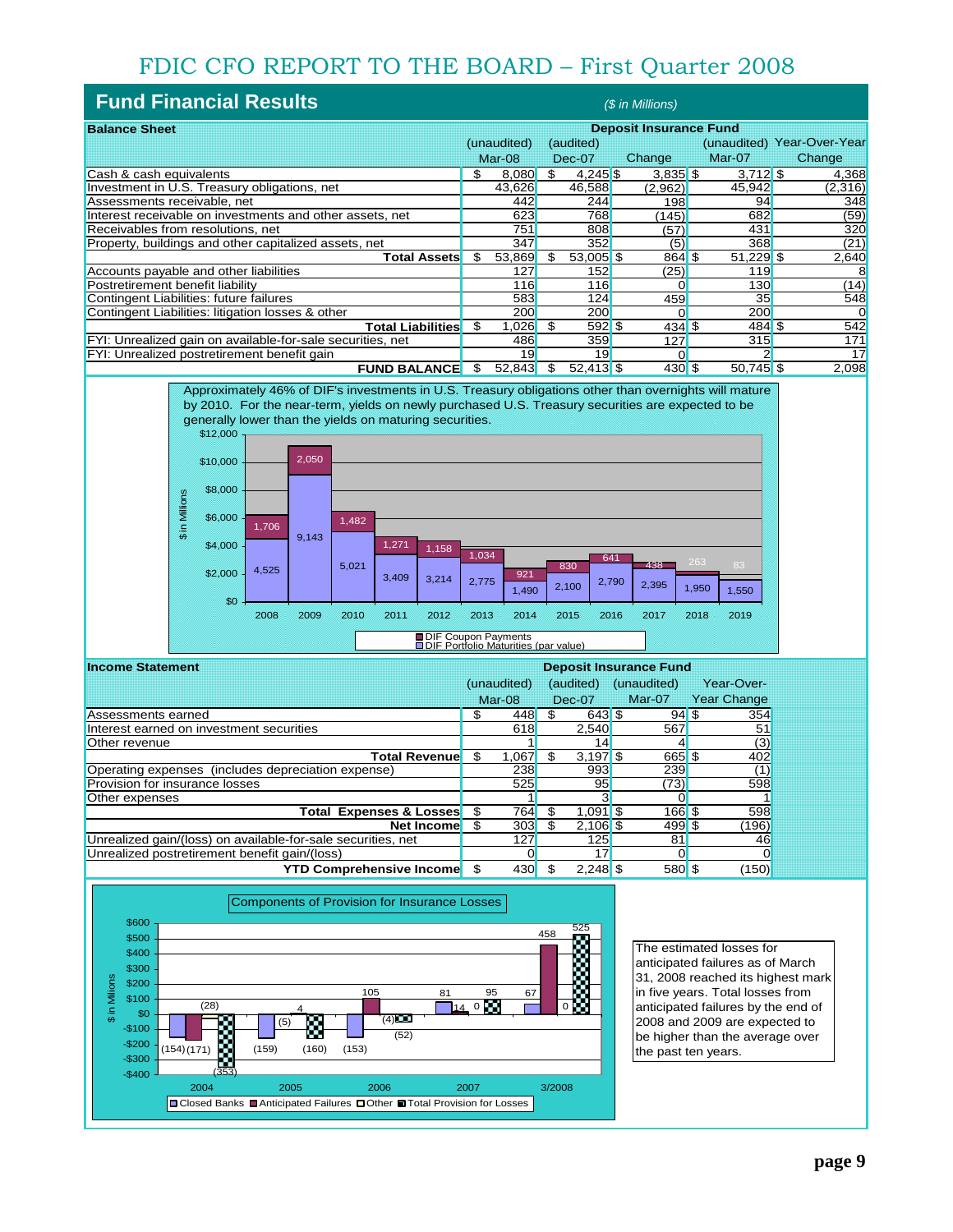## **Fund Financial Results - continued** *(\$ in Millions )*

| 5                                          |      |      | (Interest Revenue/Operating Expenses) | <b>DIF Coverage Ratio</b> |      |      |      |      |      |
|--------------------------------------------|------|------|---------------------------------------|---------------------------|------|------|------|------|------|
| $\overline{4}$<br>3<br>$\overline{2}$<br>1 | 2.78 | 2.39 | 2.21                                  | 2.24                      | 2.42 | 2.36 | 2.56 | 2.11 | 2.15 |
| $\Omega$<br>Year-end                       | 2001 | 2002 | 2003                                  | 2004                      | 2005 | 2006 | 2007 | 2008 | 2009 |

The coverage ratio in 2008 and 2009 is projected to decline due to a modest decrease in interest revenue and a nominal increase in operating expenses. The projected decline in interest revenue is attributable to lower Treasury market yields.

| <b>Statements of Cash Flows</b><br><b>Deposit Insurance Fund</b>   |    |                                                                                                                                      |    |            |                                                |      |                                                                   |                                                                       |  |
|--------------------------------------------------------------------|----|--------------------------------------------------------------------------------------------------------------------------------------|----|------------|------------------------------------------------|------|-------------------------------------------------------------------|-----------------------------------------------------------------------|--|
|                                                                    |    | (unaudited)                                                                                                                          |    | (audited)  | (unaudited)                                    |      | Year-Over-                                                        |                                                                       |  |
|                                                                    |    | Mar-08                                                                                                                               |    | $Dec-07$   | Mar-07                                         |      | <b>Year Change</b>                                                |                                                                       |  |
| Net Income                                                         | \$ | 303                                                                                                                                  | \$ | $2,106$ \$ | 499S                                           |      | (196)                                                             |                                                                       |  |
| Amortization of U.S. Treasury obligations (unrestricted)           |    | 129                                                                                                                                  |    | 571        | 136                                            |      | (7)                                                               |                                                                       |  |
| <b>TIPS Inflation Adjustment</b>                                   |    | (80)                                                                                                                                 |    | (314)      | (25)                                           |      | (55)                                                              |                                                                       |  |
| Depreciation on property and equipment                             |    | 13                                                                                                                                   |    | 63         | 13                                             |      | $\mathbf 0$                                                       |                                                                       |  |
| Provision for insurance losses                                     |    | 525                                                                                                                                  |    | 95         | (73)                                           |      | 598                                                               |                                                                       |  |
| Unrealized gain on postretirement benefits                         |    | $\overline{0}$                                                                                                                       |    | 17         | $\overline{0}$                                 |      | 0                                                                 |                                                                       |  |
| Net change in operating assets and liabilities                     |    | (94)                                                                                                                                 |    | (668)      | $\overline{37}$                                |      | (131)                                                             |                                                                       |  |
| <b>Net Cash Provided by Operating Activities</b>                   | \$ | 796                                                                                                                                  | \$ | 1,870 \$   | 587 \$                                         |      | 209                                                               |                                                                       |  |
| Investments matured and sold                                       |    | 3,039                                                                                                                                |    | 7,626      | 1,515                                          |      | 1,524                                                             |                                                                       |  |
| Investments purchased (includes purchase of property and           |    |                                                                                                                                      |    |            |                                                |      |                                                                   |                                                                       |  |
| equipment)                                                         |    | $\overline{0}$                                                                                                                       |    | (8,205)    | (1, 344)                                       |      | 1,344                                                             |                                                                       |  |
| Net Cash Provided by/(Used by) Investing Activities                | \$ | $3,039$ \$                                                                                                                           |    | $(579)$ \$ |                                                | 171S | 2,868                                                             |                                                                       |  |
| Net Increase (Decrease) in Cash and Cash Equivalents               |    | 3,835                                                                                                                                |    | 1,291      | 758                                            |      | 3,077                                                             |                                                                       |  |
| Cash and Cash Equivalents at beginning of year                     |    | 4.245                                                                                                                                |    | 2.954      | 2.954                                          |      | 1.291                                                             |                                                                       |  |
| Cash and Cash Equivalents - Ending \$                              |    | $8,080$ \$                                                                                                                           |    | $4,245$ \$ | $3,712$ \$                                     |      | 4,368                                                             |                                                                       |  |
| <b>FSLIC Resolution Fund</b>                                       |    |                                                                                                                                      |    |            |                                                |      |                                                                   |                                                                       |  |
|                                                                    |    | (unaudited)                                                                                                                          |    | (audited)  |                                                |      |                                                                   | (unaudited) Year-Over-Year                                            |  |
|                                                                    |    | Mar-08                                                                                                                               |    | Dec-07     | Change                                         |      | Mar-07                                                            | Change                                                                |  |
| Cash and cash equivalents                                          | \$ | 3,415                                                                                                                                | \$ | $3,617$ \$ | $(202)$ \$                                     |      | $3,675$ \$                                                        | (260)                                                                 |  |
| Accumulated deficit, net                                           |    | (123, 825)                                                                                                                           |    | (123, 770) | (55)                                           |      | (123.853)                                                         | 28                                                                    |  |
| <b>Resolution equity</b>                                           |    | 3,444                                                                                                                                |    | 3,648      | (204)                                          |      | 3,708                                                             | (264)                                                                 |  |
| <b>Total revenue</b>                                               | \$ | 23                                                                                                                                   | \$ | 188S       | $(165)$ \$                                     |      | $64$ \$                                                           | (41)                                                                  |  |
| Operating expenses                                                 |    | 1                                                                                                                                    |    | 3          | (2)                                            |      | $\Omega$                                                          |                                                                       |  |
| Goodwill/Guarini litigation expenses                               |    | 77                                                                                                                                   |    | 196        | (119)                                          |      | 103                                                               | (26)                                                                  |  |
| Net (loss/income)                                                  | \$ | $(55)$ \$                                                                                                                            |    | $64$ \$    | $(119)$ \$                                     |      | $(19)$ \$                                                         | (36)                                                                  |  |
|                                                                    |    |                                                                                                                                      |    |            |                                                |      |                                                                   |                                                                       |  |
| <b>FRF Residual Activity</b>                                       |    |                                                                                                                                      |    |            |                                                |      |                                                                   |                                                                       |  |
| <b>Goodwill Litigation &amp; Tax Benefits</b>                      |    |                                                                                                                                      |    |            | <b>Asset Disposition</b>                       |      |                                                                   |                                                                       |  |
| >19 Goodwill cases remain. Estimated completion by 2010.           |    | >139 receivership assets with net book value of \$3.5 million.                                                                       |    |            |                                                |      |                                                                   |                                                                       |  |
| >4 Tax benefit cases remain. 2 expected to terminate in 2008, 1 in |    |                                                                                                                                      |    |            |                                                |      |                                                                   | >43 corporate purchased assets with net book value of \$28.7 million. |  |
| 2012, 1 in 2013.                                                   |    | >395 off-book assets (criminal restitution & professional liability                                                                  |    |            |                                                |      |                                                                   |                                                                       |  |
|                                                                    |    |                                                                                                                                      |    |            | claims) for a total of \$774 million.          |      |                                                                   |                                                                       |  |
|                                                                    |    |                                                                                                                                      |    |            |                                                |      |                                                                   |                                                                       |  |
| Restitution Orders, Professional Liability Claims,                 |    |                                                                                                                                      |    |            | <b>Program Responsibilities</b>                |      |                                                                   |                                                                       |  |
| & Other Legal Issues                                               |    |                                                                                                                                      |    |            |                                                |      |                                                                   |                                                                       |  |
|                                                                    |    |                                                                                                                                      |    |            |                                                |      |                                                                   |                                                                       |  |
| >40 FRF professional liability matters remain.                     |    |                                                                                                                                      |    |            |                                                |      |                                                                   |                                                                       |  |
| >368 FRF criminal restitution orders and 3 FRF forfeiture matters  |    | >Affordable Housing - monitoring for 25+ years w/750+ properties.<br>>Environmental - Leaking Underground Storage Tank reimbursement |    |            |                                                |      |                                                                   |                                                                       |  |
| remain.                                                            |    |                                                                                                                                      |    |            |                                                |      | applications totaled \$314 thousand. Approximately \$177 thousand |                                                                       |  |
|                                                                    |    |                                                                                                                                      |    |            |                                                |      | received in 2007 with remainder to be received in 2008.           |                                                                       |  |
| >15 "other" FRF legal matters remain.                              |    |                                                                                                                                      |    |            |                                                |      |                                                                   |                                                                       |  |
|                                                                    |    |                                                                                                                                      |    |            |                                                |      | >Subsidiaries - 2 remain with termination anticipated in 2008.    |                                                                       |  |
|                                                                    |    |                                                                                                                                      |    |            |                                                |      |                                                                   | >Receiverships - 11 remain with 10 due to terminate in 2008 and 1 in  |  |
|                                                                    |    | 2009.                                                                                                                                |    |            |                                                |      |                                                                   |                                                                       |  |
|                                                                    |    |                                                                                                                                      |    |            |                                                |      | >Partnerships - All Equity and Asset Management Disposition       |                                                                       |  |
|                                                                    |    |                                                                                                                                      |    |            | Agreement partnerships will terminate in 2008. |      |                                                                   |                                                                       |  |
|                                                                    |    |                                                                                                                                      |    |            |                                                |      |                                                                   |                                                                       |  |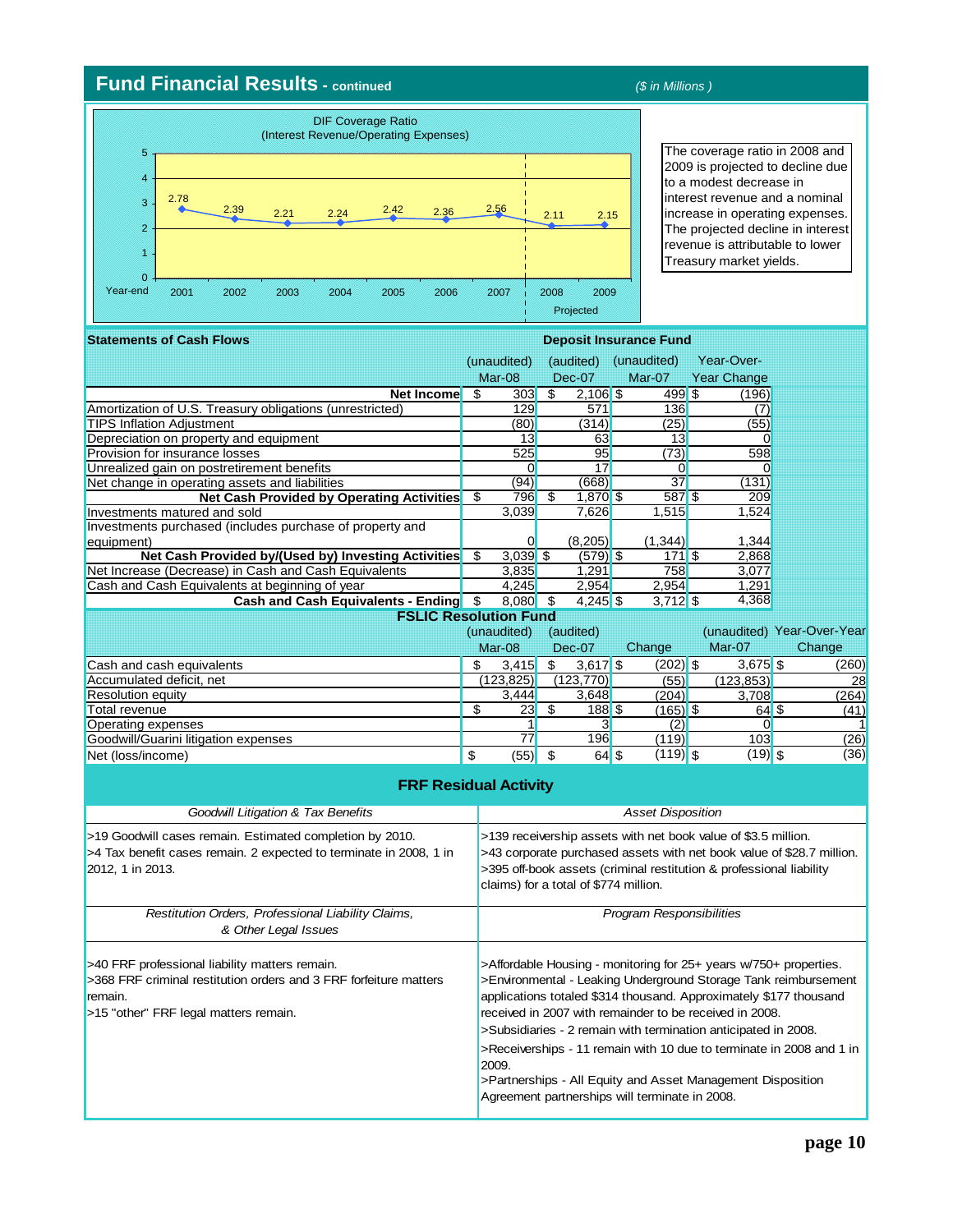| <b>Deposit Insurance Fund Portfolio Summary</b>                                                                                                    |                                  |                                  |                                                    |  |  |  |  |
|----------------------------------------------------------------------------------------------------------------------------------------------------|----------------------------------|----------------------------------|----------------------------------------------------|--|--|--|--|
|                                                                                                                                                    | (in millions)                    |                                  |                                                    |  |  |  |  |
|                                                                                                                                                    | 3/31/08                          | 12/31/07                         | Change                                             |  |  |  |  |
| Par Value<br><b>Amortized Cost</b><br><b>Market Value</b>                                                                                          | \$48,441<br>\$51,219<br>\$54,491 | \$47,562<br>\$50,469<br>\$52,378 | \$879<br>\$750<br>\$2,113                          |  |  |  |  |
| Primary Reserve <sup>1</sup>                                                                                                                       | \$17,208                         | \$14,317                         | \$2,891                                            |  |  |  |  |
| Primary Reserve Target Floor<br>Primary Reserve % of Total Portfolio                                                                               | \$15,000<br>31.2%                | \$15,000<br>26.9%                | \$0<br>4.3%                                        |  |  |  |  |
| Year-to-Date Total Return (Portfolio)<br>Year-to-Date Total Return (Benchmark) <sup>2</sup><br>Total Return Variance (in basis points)             | 3.734%<br>4.455%<br>(72.1)       | 8.629%<br>8.861%<br>(23.2)       | not applicable<br>not applicable<br>not applicable |  |  |  |  |
| Yield-to-Maturity <sup>3</sup>                                                                                                                     | 4.45%                            | 4.72%                            | (0.27%)                                            |  |  |  |  |
| Weighted Average Maturity (in years)                                                                                                               | 3.84                             | 4.06                             | (0.22)                                             |  |  |  |  |
| Effective Duration (in years) <sup>4</sup><br><b>Total Portfolio</b><br><b>Available-for-Sale Securities</b><br><b>Held-to-Maturity Securities</b> | 3.04<br>1.44<br>3.96             | 3.19<br>1.29<br>3.94             | (0.15)<br>0.15<br>0.02                             |  |  |  |  |

<sup>1</sup> Primary Reserve is the total market value (including accrued interest) of overnight investments, available-for-sale securities, and held-to-maturity securities maturing within three months.

 $^2$  The benchmark is the total return of the Merrill Lynch 1-10 Year U.S. Treasury Index.

<sup>3</sup> The Yield-to-Maturity includes the potential yield of Treasury Inflation-Protected Securities (TIPS), which assumes an average 2.2% annual increase in the CPI over the remaining life of each TIPS.

<sup>4</sup> For each TIPS, an estimated 80% "yield beta" factor is applied to its real yield duration to arrive at an estimated effective duration.

| <b>National Liquidation Fund (NLF) Investment Portfolio Summary</b><br>(Dollar Values in Millions) <sup>1</sup> |                |                      |                           |  |  |  |  |
|-----------------------------------------------------------------------------------------------------------------|----------------|----------------------|---------------------------|--|--|--|--|
|                                                                                                                 | 3/31/08        | 12/31/07             | Change                    |  |  |  |  |
| Book Value <sup>6</sup><br>Yield-to-Maturity<br>Weighted Average Maturity (in days)                             | \$425<br>2.47% | \$393<br>4.22%<br>19 | (\$32)<br>(1.75%)<br>(16) |  |  |  |  |

 $^6$  Due to the short-term nature of the NLF, the portfolio's Book and Market Values are identical for reporting purposes.

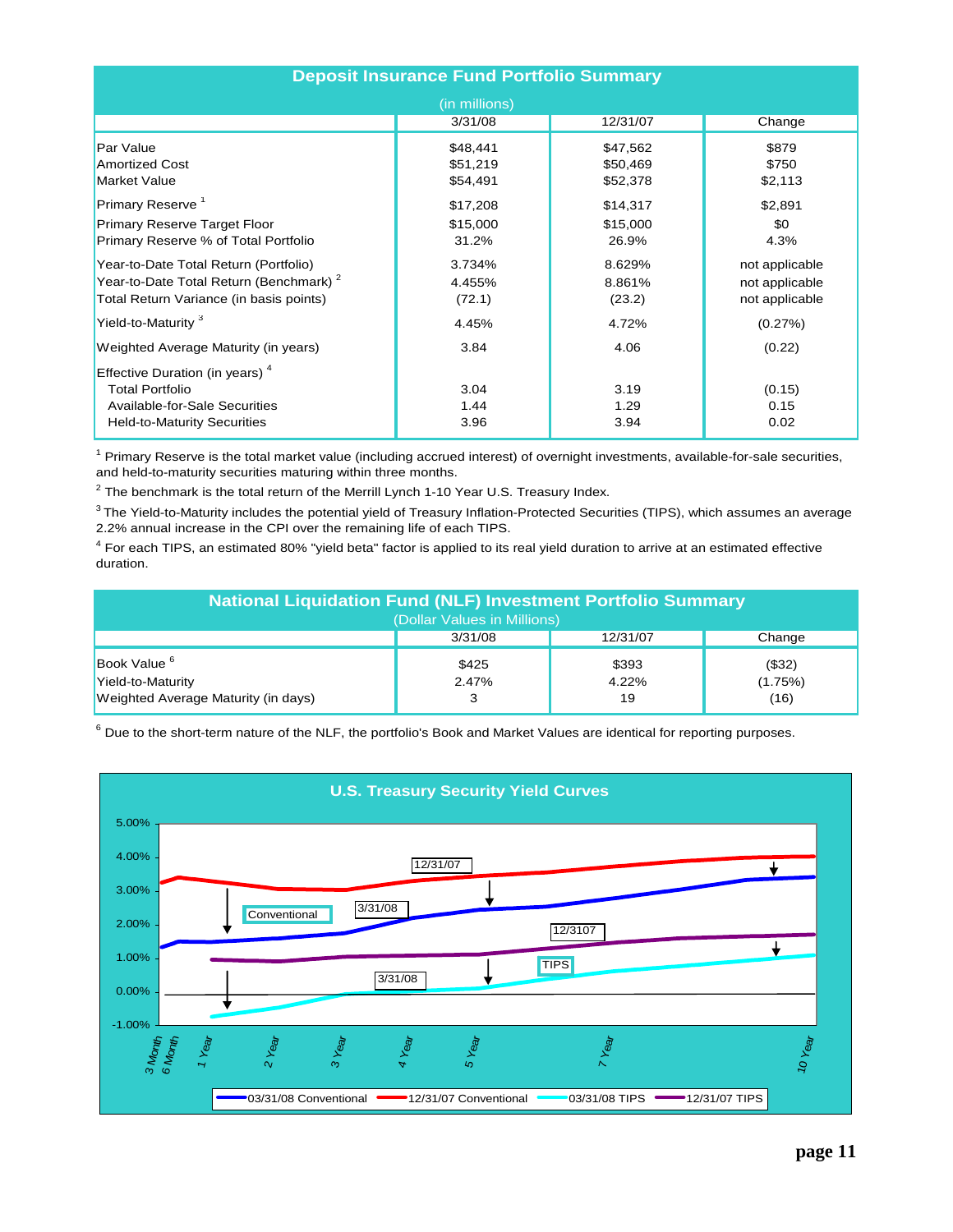## **Approved Investment Strategy**

## **DEPOSIT INSURANCE FUND**

**Current Strategy as of 1st Quarter 2008**

Maintain a \$150 million target floor overnight investment balance.

Strategically invest all available funds in excess of the target overnight investment balance, which may include purchasing conventional Treasury securities within the zero- to six-year maturity sector, purchasing Treasury Inflation-Protected Securities (TIPS) within the two- to ten-year maturity sector, and/or purchasing callable Treasury securities with final maturities not to exceed eight years, subject to the following limitations:

 $\rightarrow$  All newly purchased Treasury securities shall be designated available-for-sale (AFS).

 $\rightarrow$  Newly purchased AFS conventional Treasury securities should have maturities of six years or less.

Increase the portfolio's primary reserve balance, with a goal of reaching a \$15 billion target floor balance over the near term.

**Strategy Changes for 2nd Quarter 2008**

No specified portfolio primary reserve target floor balance.

# **NATIONAL LIQUIDATION FUND**

**Current Strategy as of 1st Quarter 2008**

Maintain a target overnight investment balance between \$20 million and \$25 million.

Strategically invest the remaining funds in the zero- to 12-month maturity sector.

**Strategy Changes for 2nd Quarter 2008**

No changes in strategy .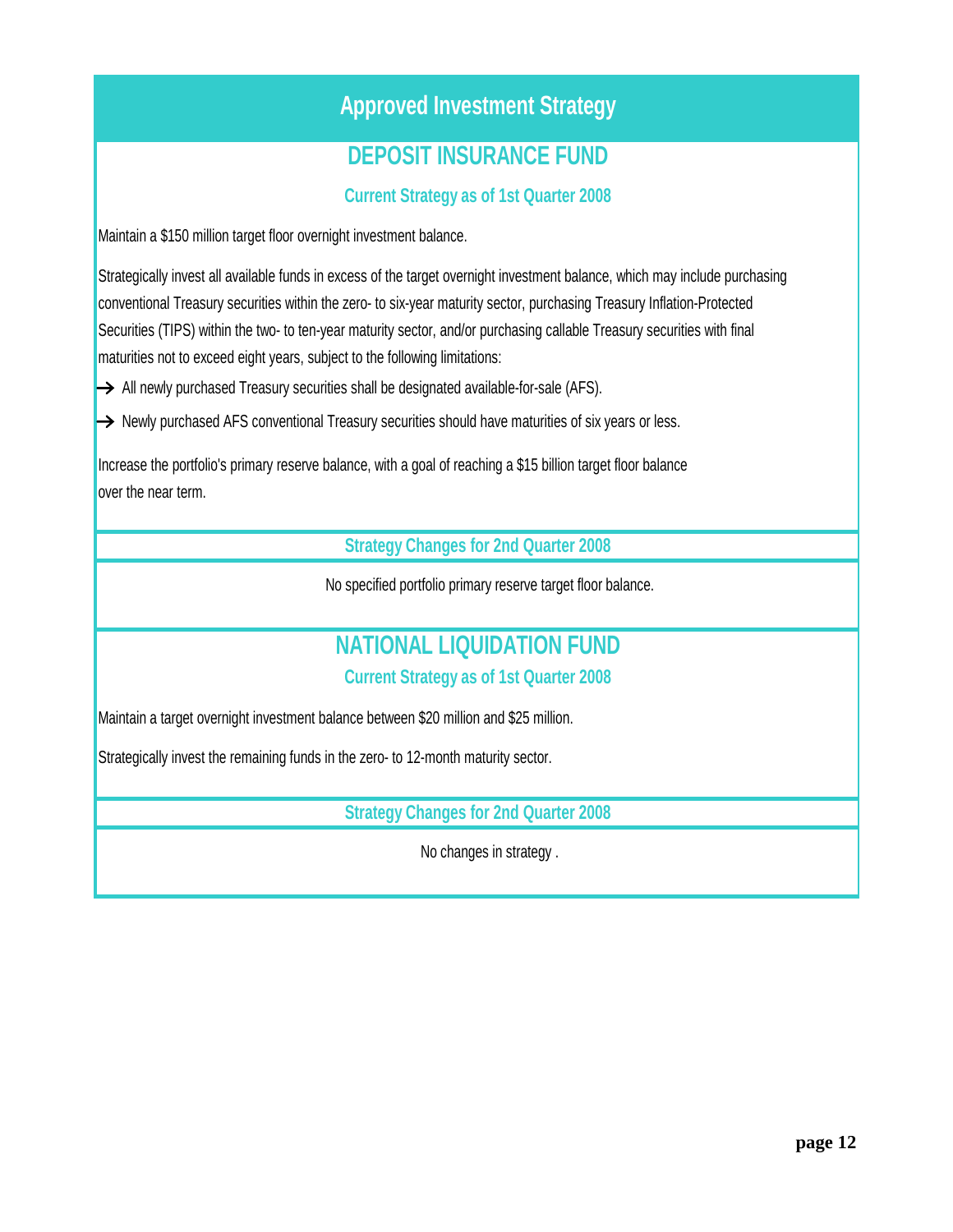| <b>Executive Summary of 2008 Budget and Expenditures</b><br>by Major Expense Category<br><b>Through March 31, 2008</b><br>(Dollars in Thousands)                                                                                 |                                                                                  |                                                                                 |                                                      |                                                                                        |  |  |  |  |
|----------------------------------------------------------------------------------------------------------------------------------------------------------------------------------------------------------------------------------|----------------------------------------------------------------------------------|---------------------------------------------------------------------------------|------------------------------------------------------|----------------------------------------------------------------------------------------|--|--|--|--|
|                                                                                                                                                                                                                                  | <b>YTD</b>                                                                       | <b>YTD</b>                                                                      | $%$ of                                               | Variance                                                                               |  |  |  |  |
| Major Expense Category                                                                                                                                                                                                           | <b>Budget</b>                                                                    | Expenditures                                                                    | <b>Budget Used</b>                                   |                                                                                        |  |  |  |  |
| <b>Corporate Operating Budget</b>                                                                                                                                                                                                |                                                                                  |                                                                                 |                                                      |                                                                                        |  |  |  |  |
| <b>Ongoing Operations</b>                                                                                                                                                                                                        |                                                                                  |                                                                                 |                                                      |                                                                                        |  |  |  |  |
| Salaries & Compensation<br><b>Outside Services - Personnel</b><br>Travel<br><b>Buildings</b><br>Equipment<br><b>Outside Services - Other</b><br>Other Expenses<br><b>Total Ongoing Operations</b><br><b>Receivership Funding</b> | \$171,272<br>42,528<br>13,942<br>13,698<br>10,986<br>3,431<br>2,482<br>\$258,339 | \$163,358<br>32,309<br>13,639<br>13,577<br>7,605<br>2,623<br>2,007<br>\$235,118 | 95%<br>76%<br>98%<br>99%<br>69%<br>76%<br>81%<br>91% | ( \$7, 914)<br>(10,219)<br>(303)<br>(121)<br>(3,381)<br>(808)<br>(475)<br>$(\$23,221)$ |  |  |  |  |
| Salaries & Compensation                                                                                                                                                                                                          | \$854                                                                            | \$208                                                                           | 24%                                                  | (S646)                                                                                 |  |  |  |  |
| <b>Outside Services - Personnel</b>                                                                                                                                                                                              | 15,336                                                                           | 6,278                                                                           | 41%                                                  | (9,058)                                                                                |  |  |  |  |
| Travel                                                                                                                                                                                                                           | 1,407<br>575                                                                     | 382                                                                             | 27%                                                  | (1,025)                                                                                |  |  |  |  |
| <b>Buildings</b><br>Equipment                                                                                                                                                                                                    | 56                                                                               | 724<br>24                                                                       | 126%<br>43%                                          | 149                                                                                    |  |  |  |  |
| <b>Outside Services - Other</b>                                                                                                                                                                                                  | 136                                                                              | 393                                                                             | 289%                                                 | (32)<br>257                                                                            |  |  |  |  |
| Other Expenses                                                                                                                                                                                                                   | 380                                                                              | 1,417                                                                           | 373%                                                 | 1,037                                                                                  |  |  |  |  |
| <b>Total Receivership Funding</b>                                                                                                                                                                                                | \$18,744                                                                         | \$9,426                                                                         | 50%                                                  | $(\$9,318)$                                                                            |  |  |  |  |
| <b>Total Corporate Operating Budget</b>                                                                                                                                                                                          | \$277,083                                                                        | \$244,544                                                                       | 88%                                                  | $(\$32,539)$                                                                           |  |  |  |  |
| <b>Investment Budget</b> <sup>1</sup>                                                                                                                                                                                            | \$6,214                                                                          | \$5,212                                                                         | 84%                                                  | (\$1,002)                                                                              |  |  |  |  |
| <b>Grand Total</b>                                                                                                                                                                                                               | \$283,297                                                                        | \$249,756                                                                       | 88%                                                  | $(\$33,541)$                                                                           |  |  |  |  |

1) Budgets for investment projects are approved on a multi-year basis; the "Year-to-Date Budget" amount reflects the 2008 spending estimates for approved projects. Detailed quarterly reports on the status of those projects are provided separately to the Board by the Capital Investment Review Committee.